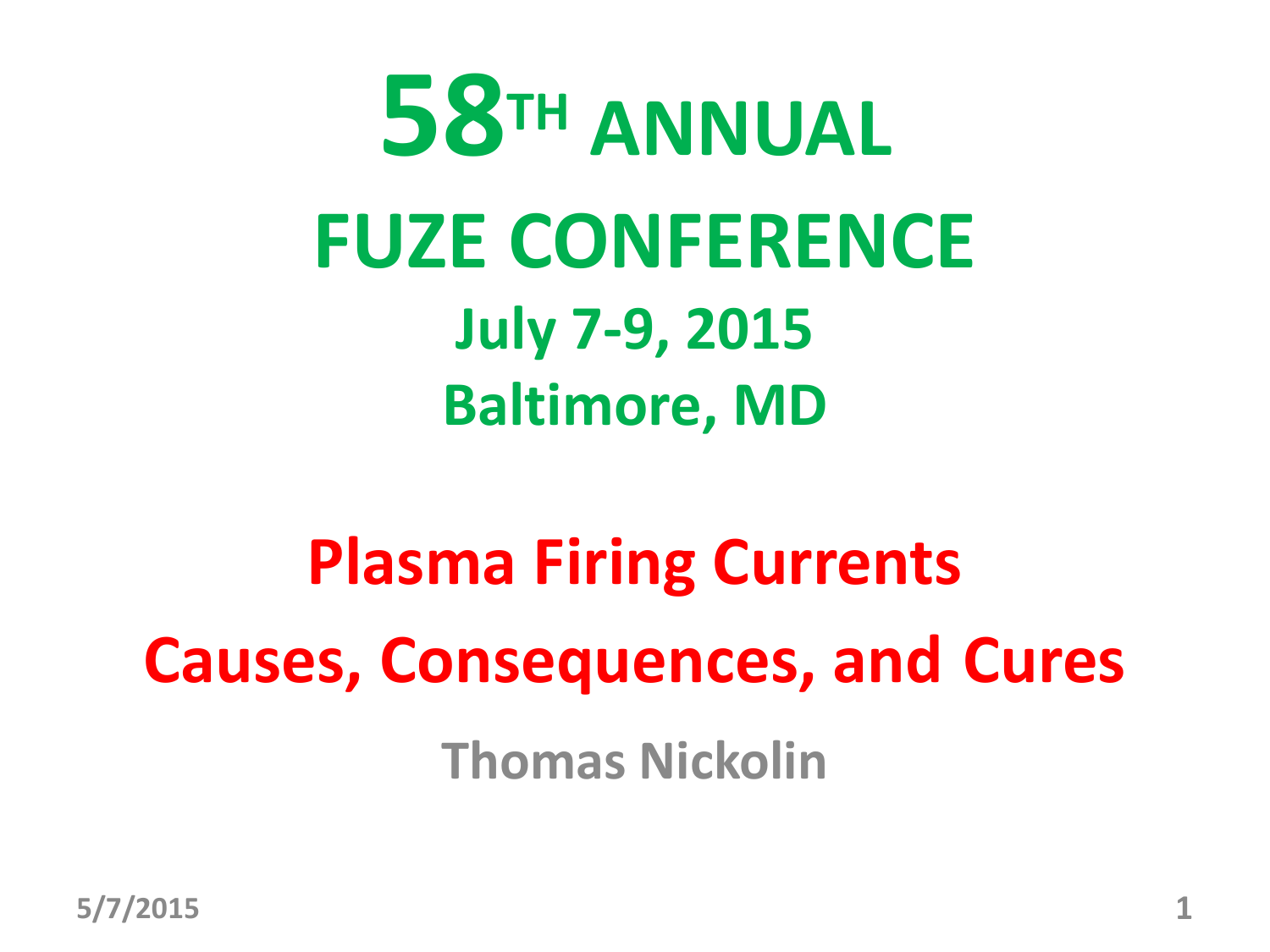#### **Contact Information**

# **Thomas Nickolin Independent Presenter Phone: 513-732-0443 Cell: 513-477-1334 Email: tnickolin@cinci.rr.com**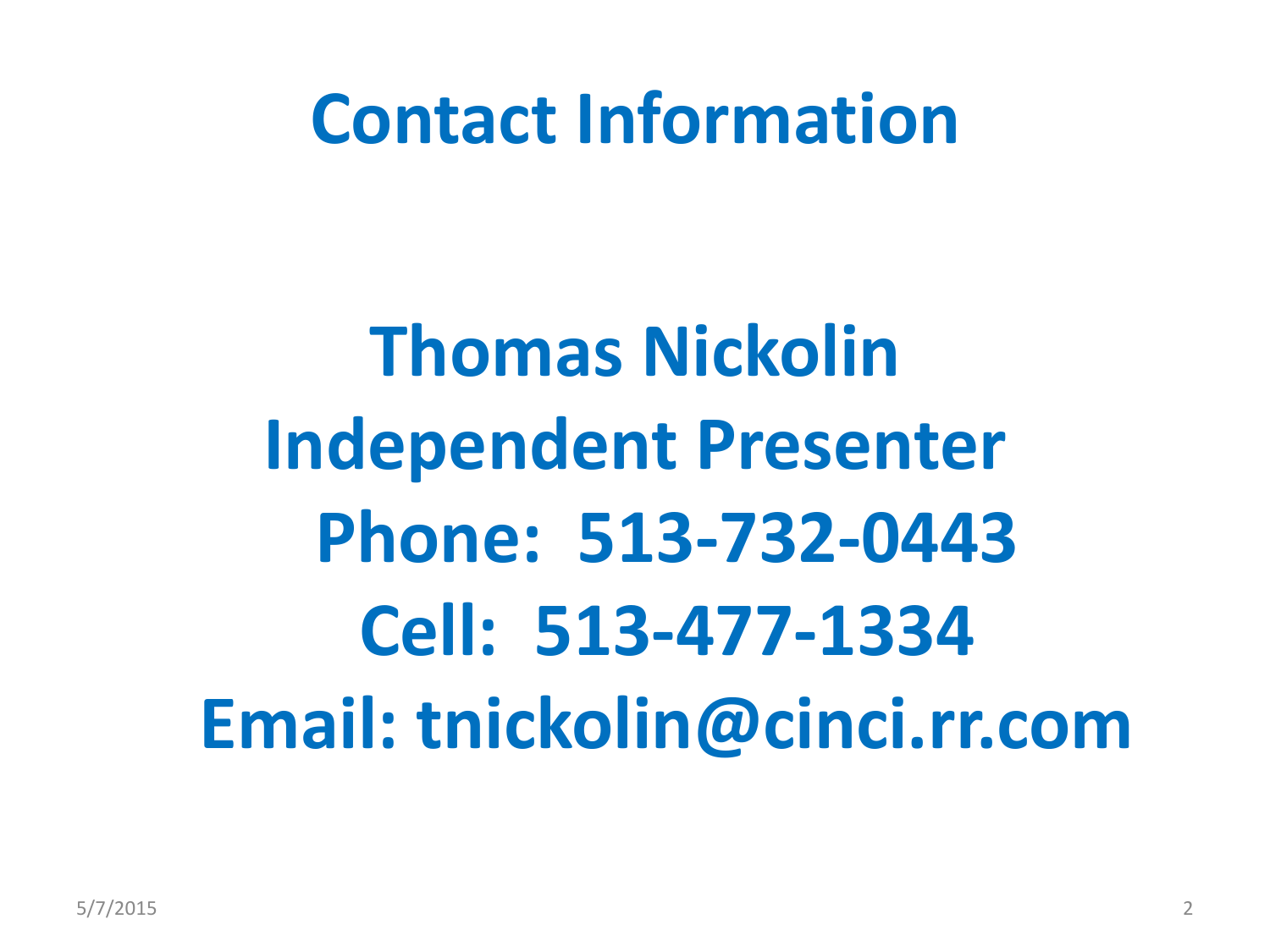# **Table of Contents**

- **Reasons to Use LEEFIs**
- **Basic LEEFI Construction/Operation**
- **Cause, How It Begins**
- **Undefined Path**
- **Not So Undefined**
- **Problem Detection**
- **Possible Remedies**
- **Other Plasma Worries**
- **Summary**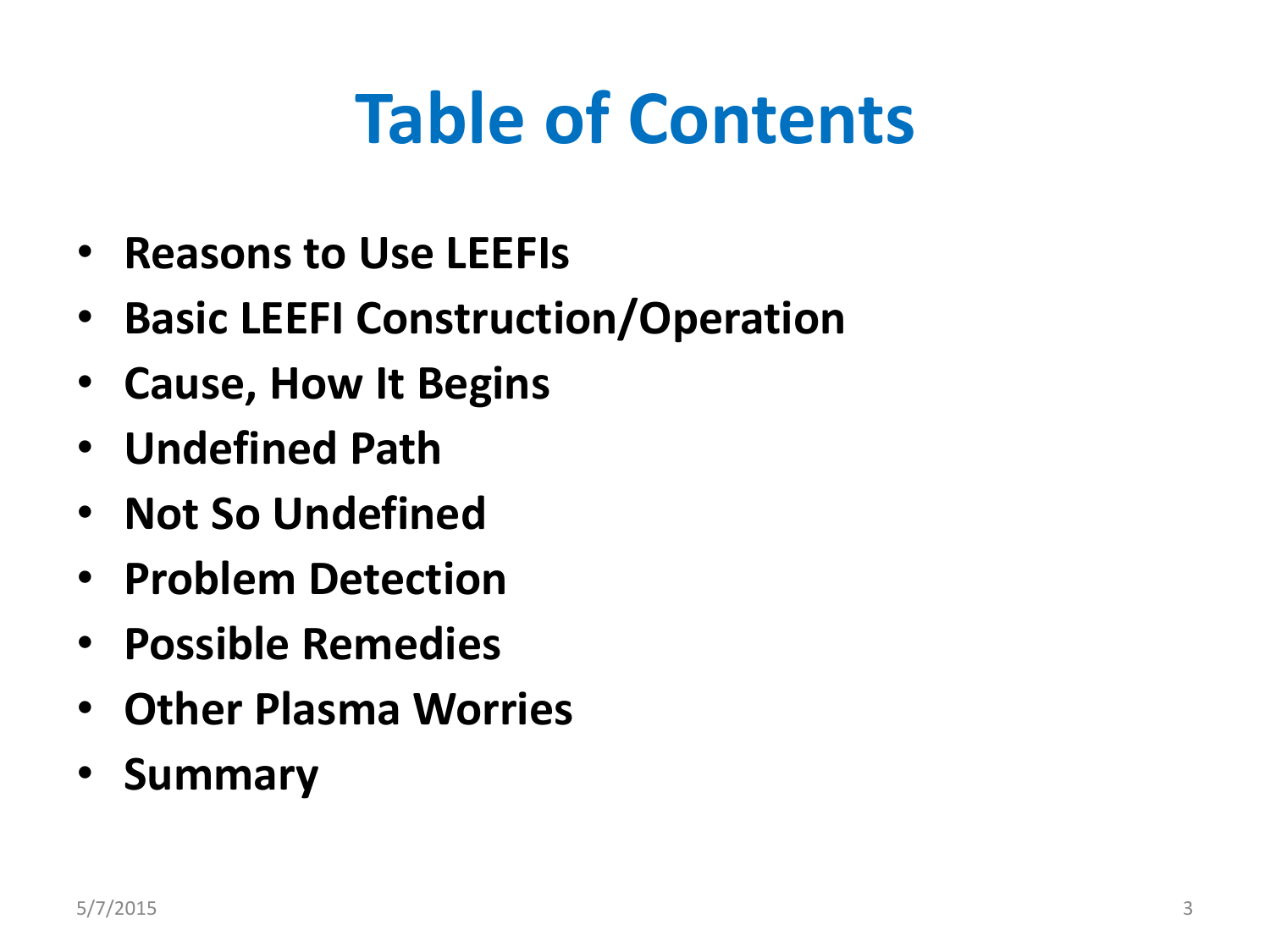#### **Reasons to Use LEEFIs**

- **Precision Timing**
	- Repeatable
	- High Resolution Electronic Control

#### • **Orders of Magnitude Increase in Speed**

– From 100's of Microseconds to Microseconds

• **Increased Reliability, No dependence of Hot Wire to explosive Mix Interface**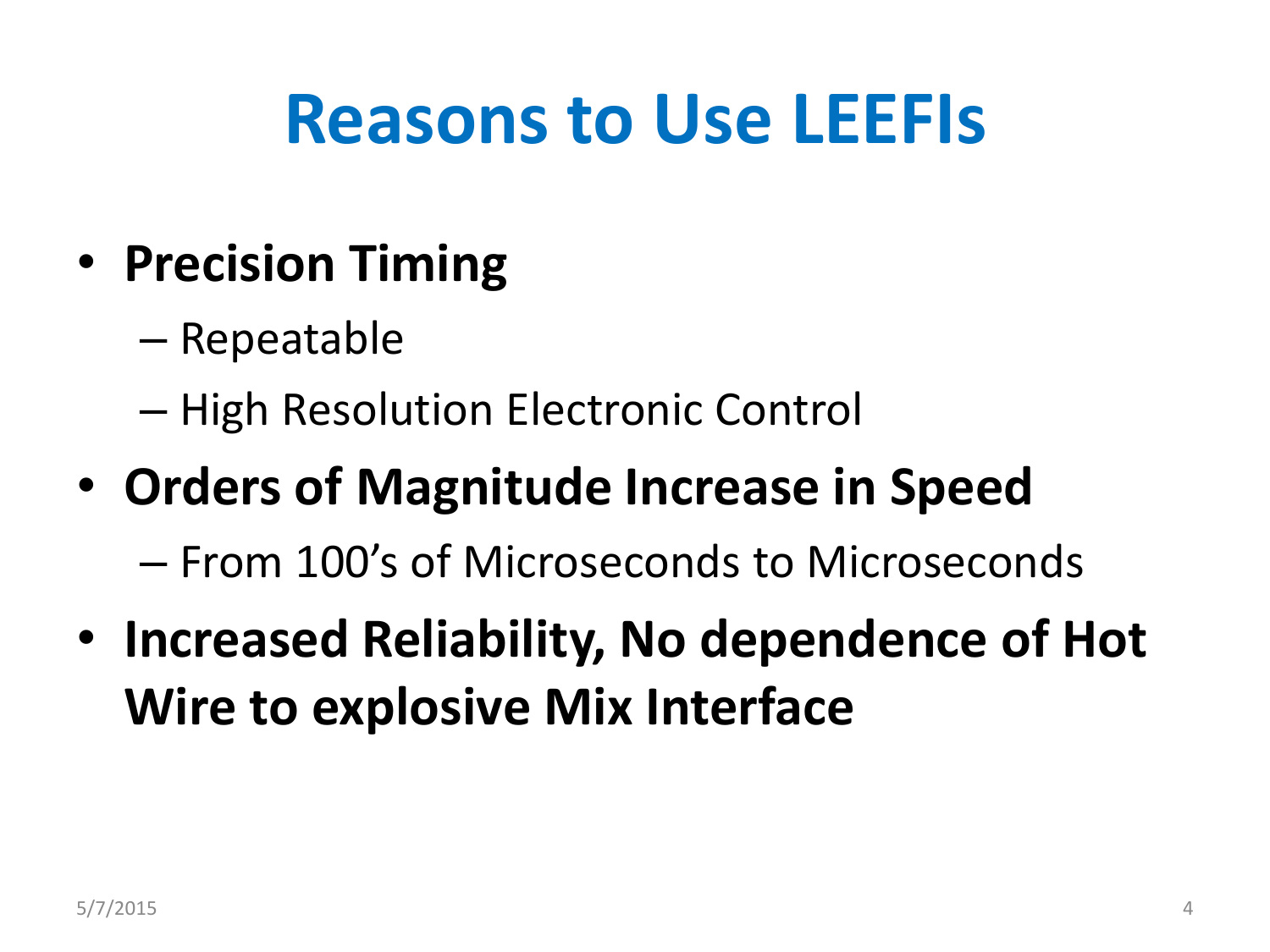# **Reasons to Use LEEFIs (contd.)**

- **Enhanced Applications**
	- **Tandem Delayed Warheads**
	- **Multipoint Initiation**
	- **Directed Warheads**

 **.**

 **.**

– **Extreme Safety Over Traditional Devices**

#### **And the List Goes On**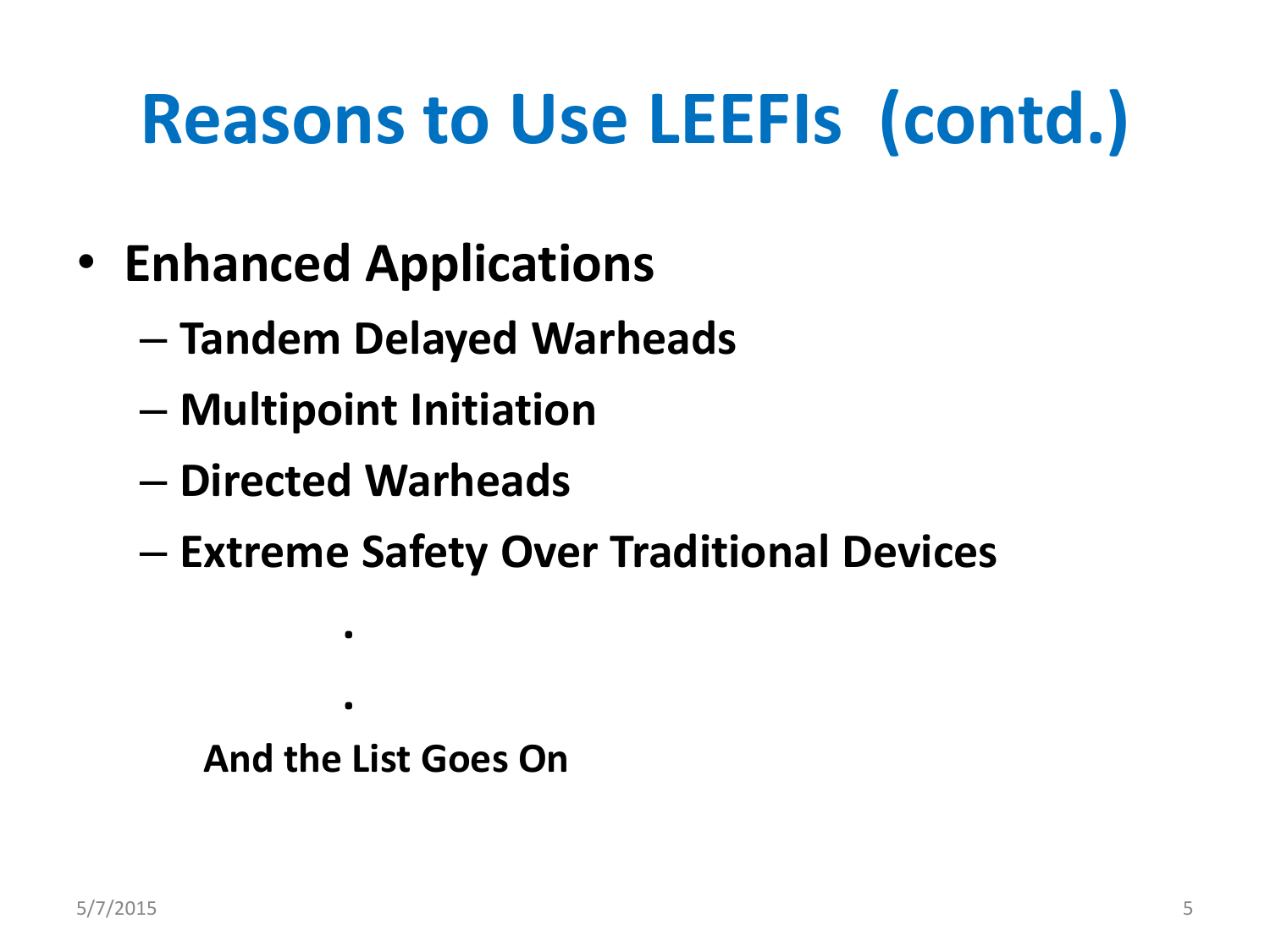#### **Basic LEEFI Construction/Operation**

- **Hermetic**
- **Glass Seals**
- **Fired Using High Current**
- **Low Inductance Connections**
- **Secondary Explosives**

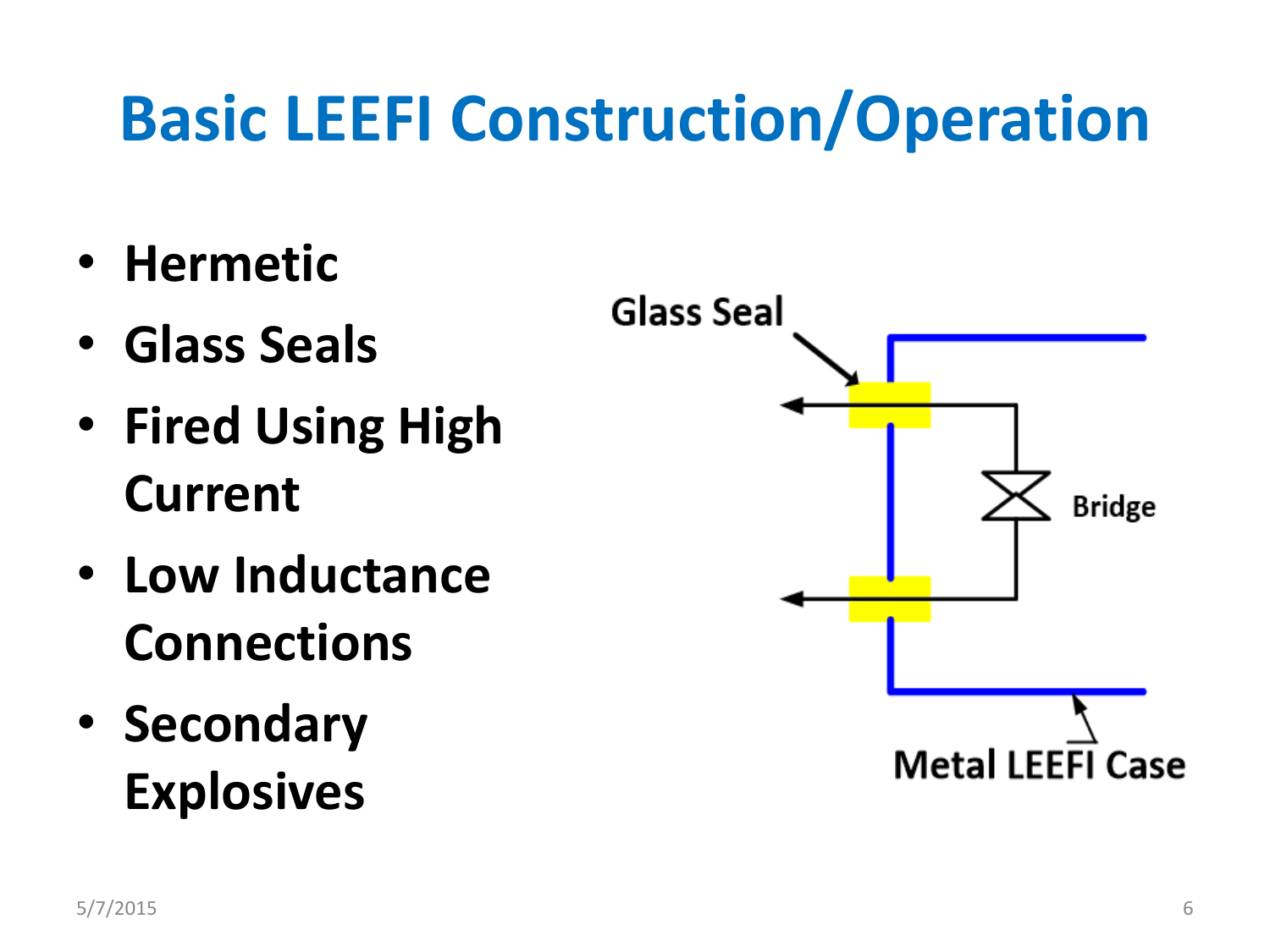# **Cause, How it Begins**

- **Assume Firing Uses ¾ of Available Energy**
- **Remaining ¼ at ½ Voltage**
- **Plasma Connects Firing Cap. To Case**
- **Case Conductive to Missile Body**
- **Energy Must Return via Undefined Path**

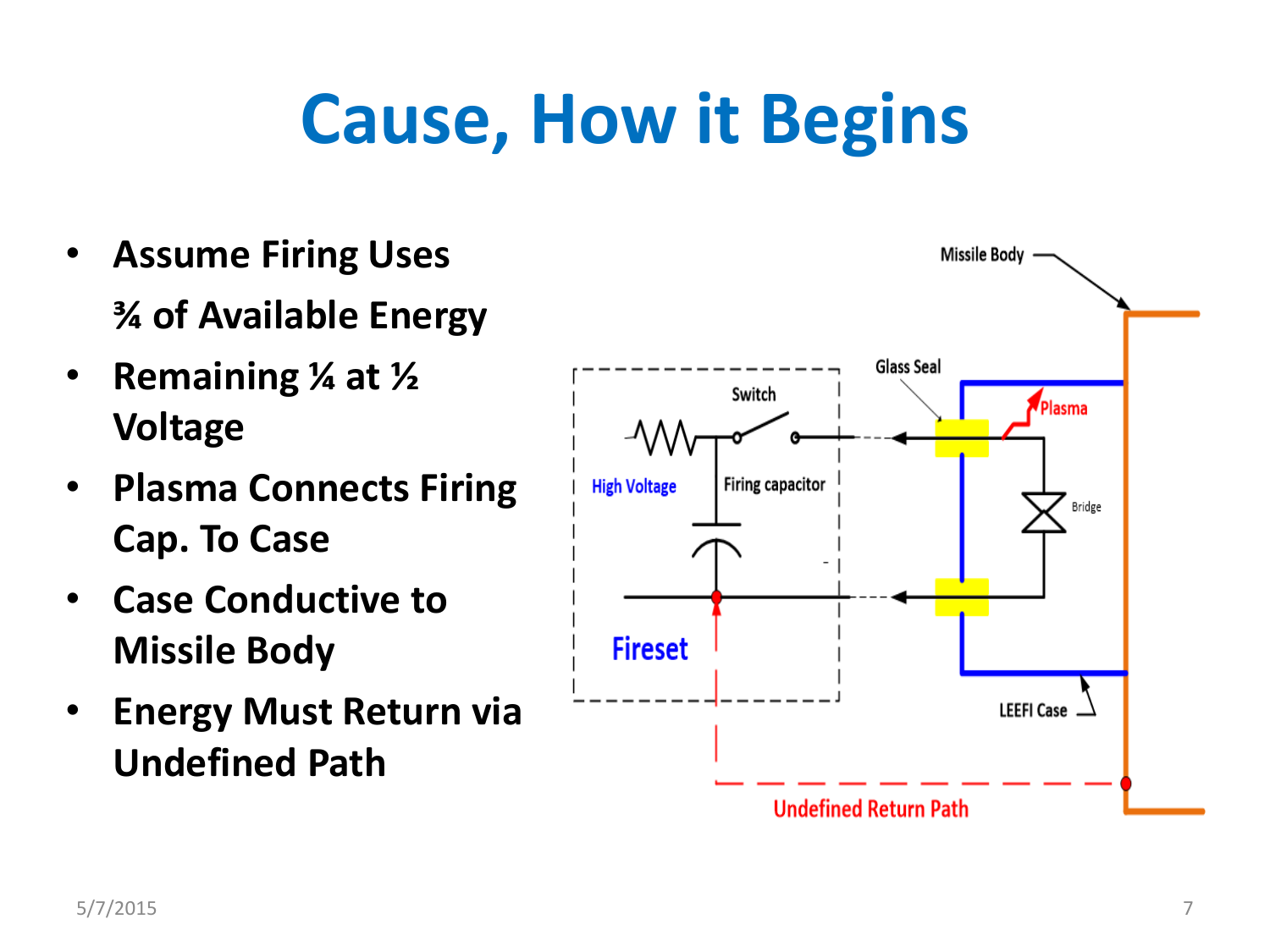# **"Undefined" Path**

- **Undefined**
- **Means path That Causes Maximum Problem**
	- **Resets Tandem Delay**
	- **Causes Sympathetic Firing**
	- **For ISDs, Possible Reset of the flight Computer**
	- **Anything Else Imaginable Including Damage to Electronic Circuits**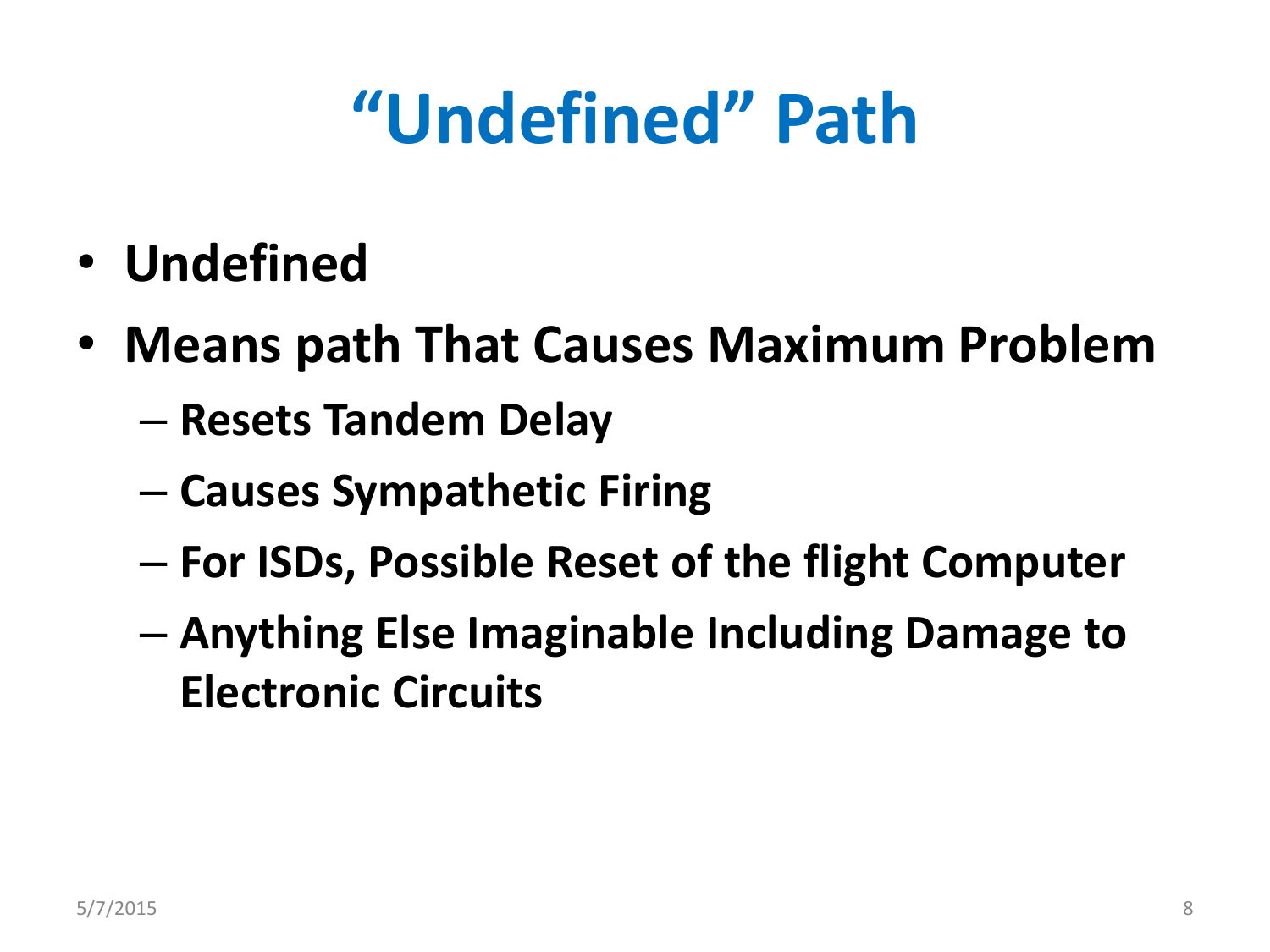# **Not So Undefined**

- **Fuze Electronics to Missile Body Res. Specified in Fuze Spec.**
- **Cap not Specified**
- **Cap is a very low Z path for Fast, HV Transient.**

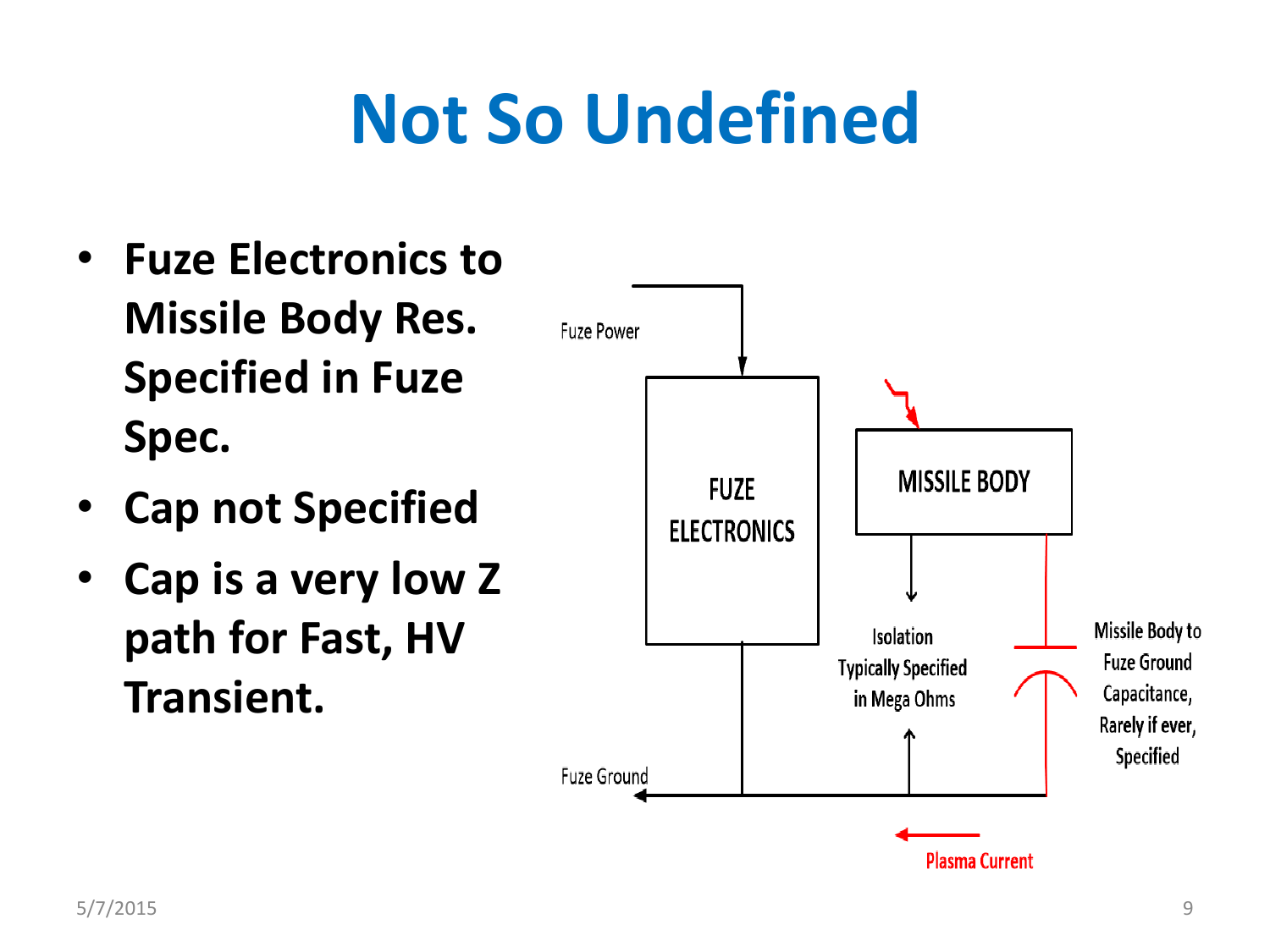#### **Problem Detection**

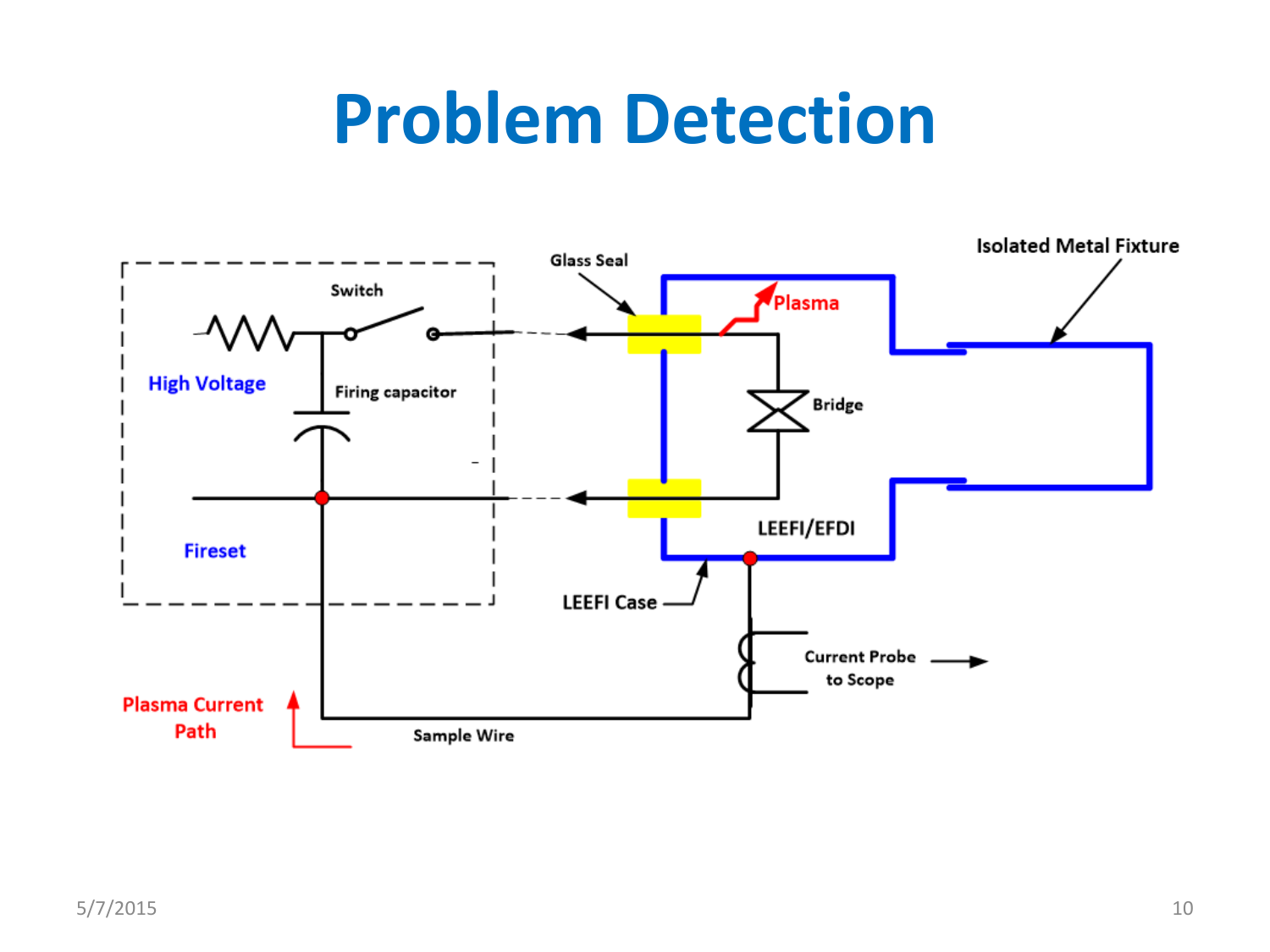### **Possible Remedies**

- **Create Low Resistance Bond, Firing Cap to Missile Body. Cures problem but may raise other issues.**
	- **Ground Insertion Into Firing Circuit**
	- **Violation of Isolation Specification for Grounds**

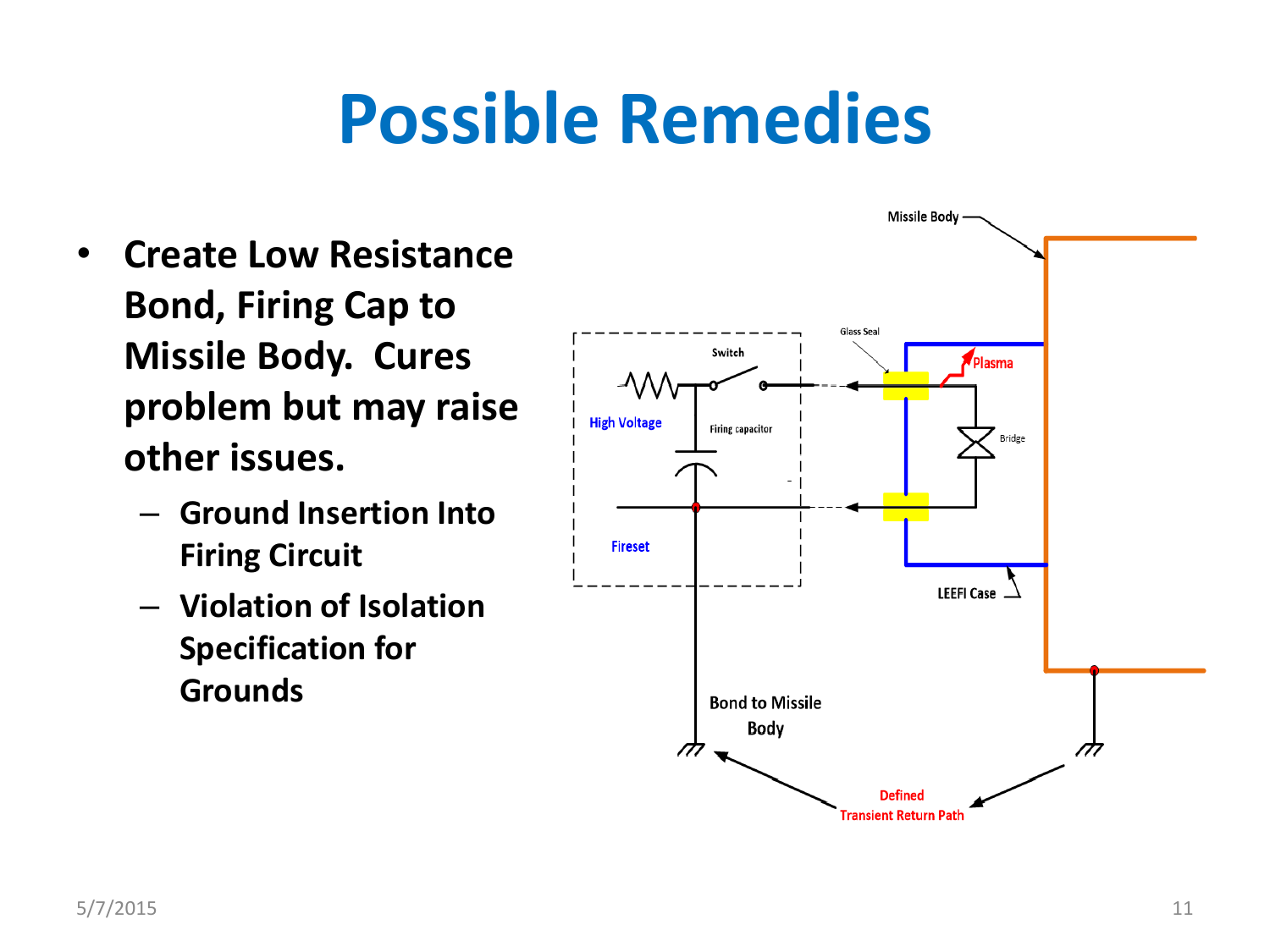# **Possible Remedies (cont)**

- **Utilize Reynolds System LEEFI with Internal Plasma Suppression Switch**
	- **US Patent 8485097**
	- **Contact :**
		- **Chris Nance, VP Engineering**
		- **707-928-5244**
	- **Possible Drop in fix**

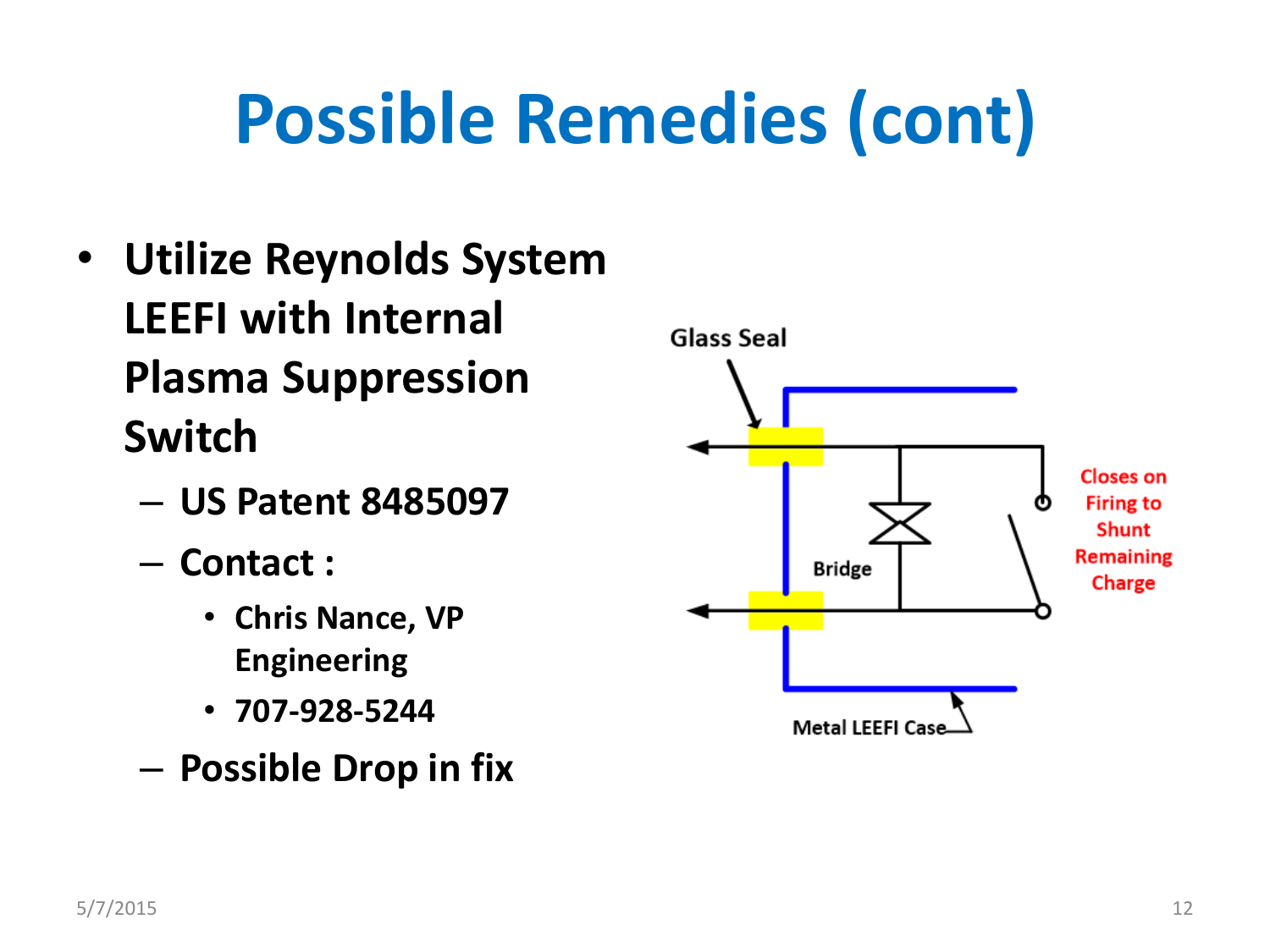## **Other Plasma Worries**

- **Warhead Detonations Create Conductive Plasma, Not just the LEEFI**
- **Within the Chaos of the Plasma Cloud Every Element Becomes Instantaneously Cross Connected to Every Other Element**
- **This Event is Chaotic and Unpredictable**
- **The Fuze Designer Must Be Aware of the Possible Consequences of Such an Event**